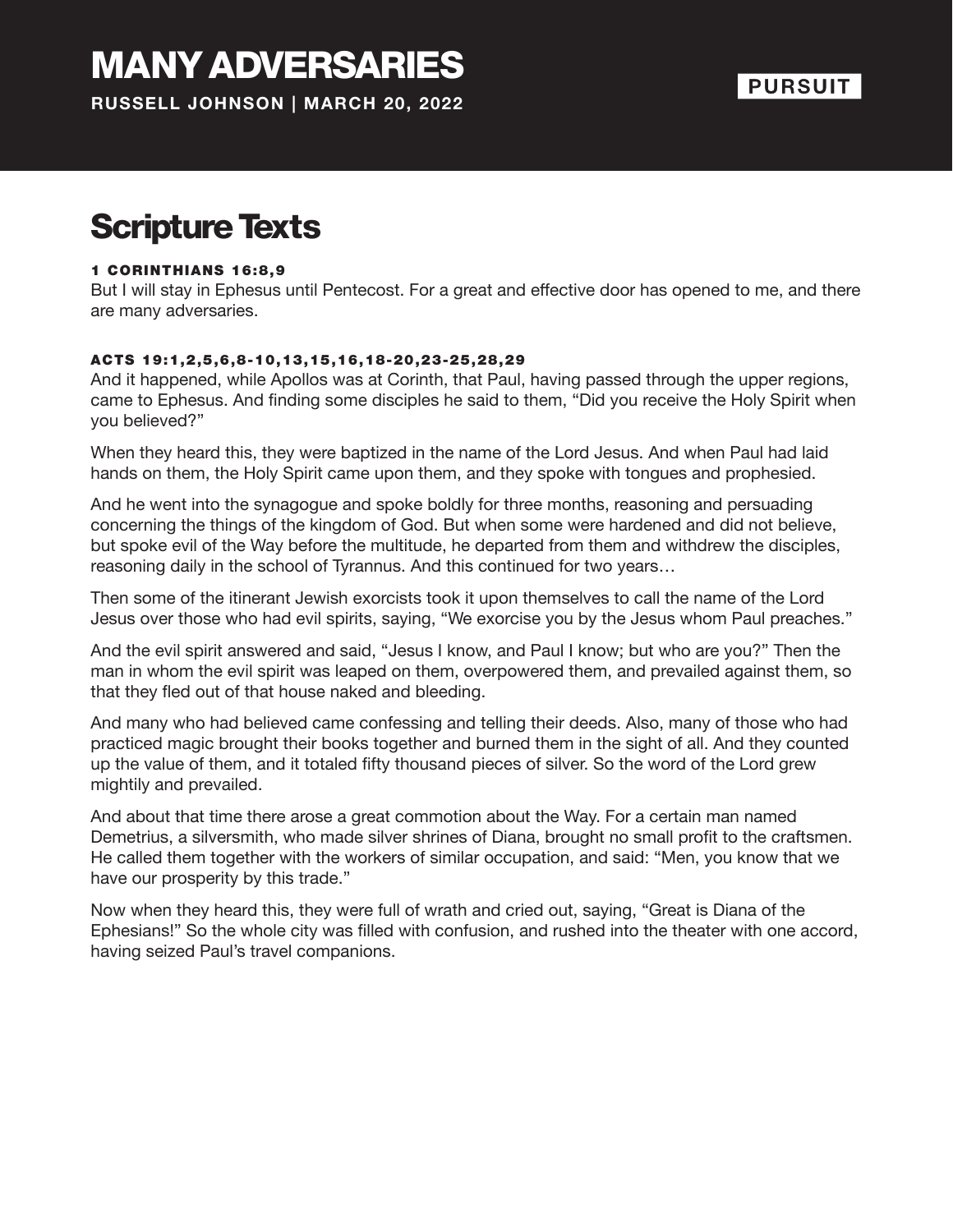### Big Ideas

**To avoid conflict then be nothing, say nothing, and do nothing. But if you want to make a difference then be prepared for insults, controversy, accusations, and adversaries.**

## 2

4

6

**Faith gets us out of the boat; the Helper does the rest.**

**As soon as we begin to believe the lie that there is nothing new to learn, nothing new to experience, nothing new to develop, we begin to spiritually die.**

**Not every seed we sow will fall on good soil, but if we obsess over the ones that don't produce, the enemy will depress us from ever sowing again.**

**Consistent Christian community affords us the opportunity to be truly known and truly loved… not because we are perfect, but because we are home.**

> **God will not share His throne with another. When a church moves into a city, it begins to take back land that had been held by the enemy, sometimes for generations. It is a spiritual disruption.**

3

1

5

#### **PURSUIT**